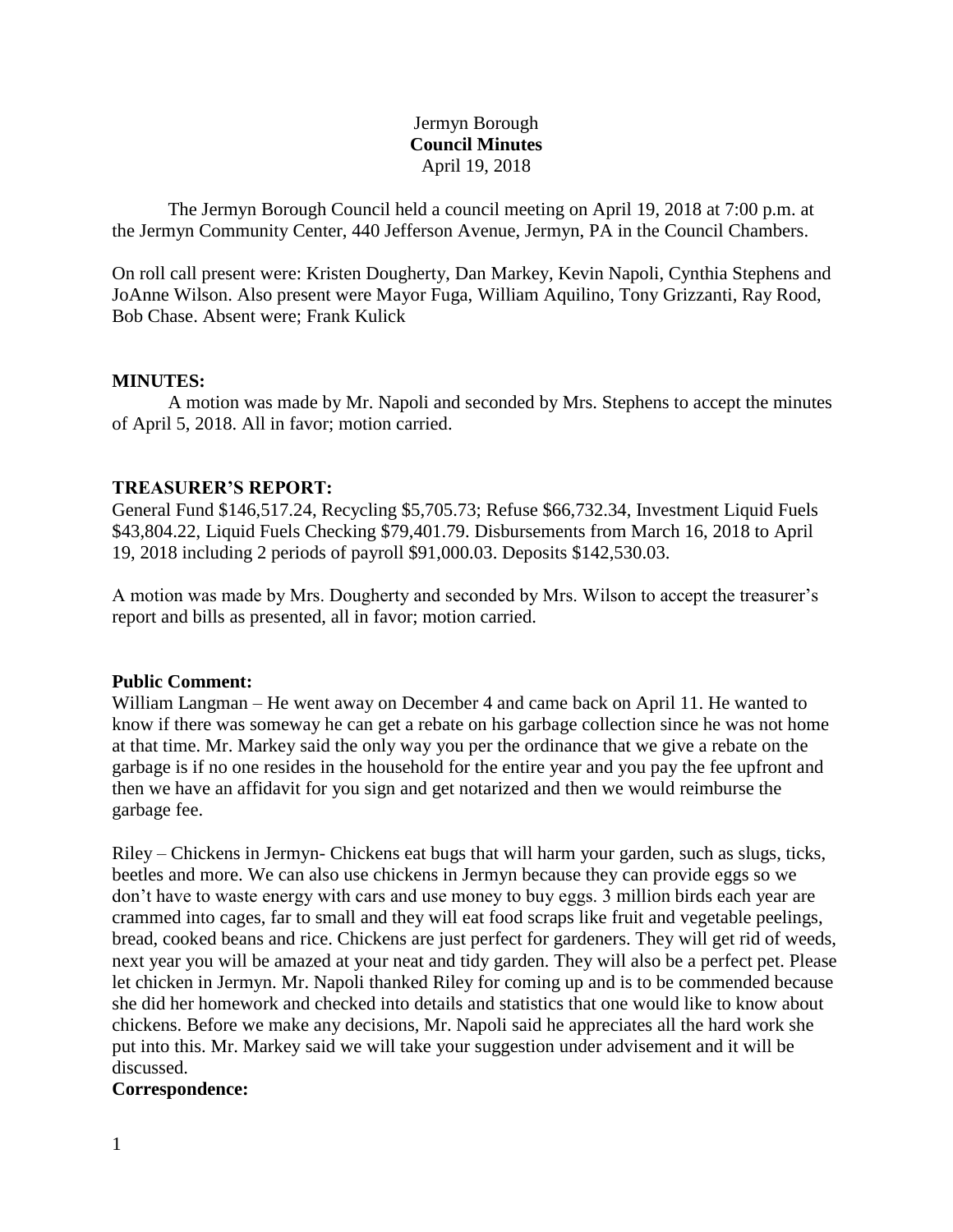Mr. Markey said he received a letter, it's a complaint letter that was addressed to the council president, with him being absent tonight he asked Mr. Markey to address it. Mr. Markey said he would address it, however the letter is not signed so if the letter is not signed, he is not going to read it. If someone has an issue with someone else's property they can take it up with the code officer which is our solicitor, William Aquilino or they can sign their letter and it will be read at a council meeting. If you are going to submit a letter and not sign it then it will not be addressed, plain and simple.

# **Code Violations:**

Mr. Aquilino said the Borough issued 6 or 7 initial code violations in related to the Borough code. He had the opportunity to speak with several people and some have been very cooperative. Joan Crawford 308 Franklin – Front stairs and back stairs have fully or partially collapsed and are structurally unsound, causing hazardous conditions to residents, visitors, and elderly female residing on premises. Right side of porch roof and right side of house roof, sagging and have structural deficiencies.

We received no response from James or Joan Crawford. They will be fined retroactive to the date of service of the notification. We will proceed to district justice court.

Mr. Markey said he is going to comment on that one, he is going to ask for input from the fire chief, police chief and engineers. Mr. Markey said anyone who has driven by this property probably knows which one we are talking about, without even seeing pictures. Mr. Markey said he wants some input as to whether you feel is safe, would you send your people in there? Would EMT's go in there? Mr. Markey said this might be one of the more severe cases that we might have to talk about eviction and possible condemnation. Mr. Rood said he has not seen the side back steps in a long time. He put a roof on that 30 years ago and the sides the way it is coming off now, it has to be leaking someplace inside. With the steps there, something has to be getting in there, how sound is it inside? To get somebody to even go inside would be a chore, he wouldn't use the steps probably a ladder to get somebody out. Mr. Aquilino asked if it would be a potential safety issue for fire personnel and EMT's? Mr. Rood said yes just from the exterior. Just the exterior to get into the building, never mind getting out of the building. Mr. Rood said he would never go on that front porch. Mr. Rood said he hasn't been in the back to see the back steps, he doesn't know how they get in and out of the house. Mr. Napoli and Mrs. Stephens said the side door.

Chief Arthur said he's not familiar with the inside but unfortunately our department isn't in the position to pick and choose what we do.

Chris Wendolowski 708 Madison Ave – Front steps have collapsed and area is a danger to occupants and visitors. Condition of front of residence is attractive nuisance to minors. Porch removed from front of home and has inadequate lighting. Boarded up windows make home unsecured. Mr. Aquilino said he has not heard anything from Mr. Wendolowski. We are going to have to issue further code enforcement proceedings and fines retroactive to notification. Mr. Markey said last year Officer Calzola caught some youths in the basement of the property. It is not secured, people can still get in. The bilco doors are also torn off. Mr. Rood asked if anyone knows if that building was cleaned out. Mr. Rood said he will not send anyone in that building. Mr. Markey said he thinks Mr. Wendolowski was warned before and when he gets warned he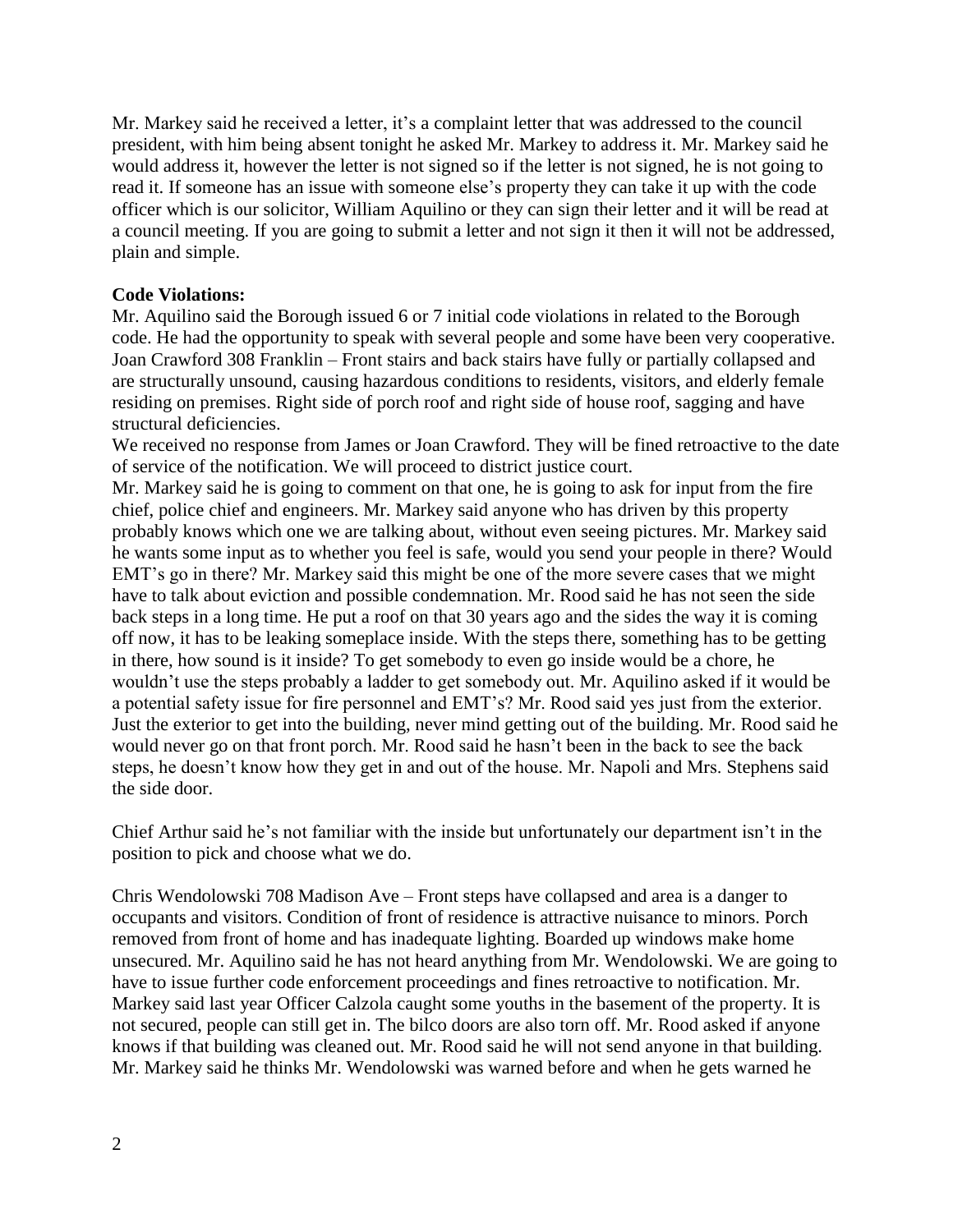comes and throws some things in his dumpster for a day or two and then disappears again. Mr. Markey said it's a vacant property as of right now.

Jason Ogozaly 709 Washington – Mr. Chase said he was contacted by an Ogozaly for permits. Mr. Aquilino said the permits will come from NEIC correct? Mr. Chase said correct, generally. Ken and John Marino from NEIC were present at the meeting. Mr. Markey said Jason was in this week to get permits. Mr. Markey asked if that house can be repairable. John Marino said anything can be if you have the money. Mr. Aquilino asked if it has to be shaved to the ground and start up from the foundation. Mr. Marino said no not necessarily, it depends on how much money you want to spend. Mr. Aquilino asked if this is a situation where they are going to spend twice as much as the property is currently worth. Mr. Marino said it's a possibility. Mr. Markey said we have two issues there. Do we still have violations the property that is actually being lived in right now? Mr. Aquilino said we have violations at 709, we may have not inspected the associated property. 709 is abandoned. Mr. Markey said it is not boarded up. It is not secured. Mr. Chase said Jason Ogozaly contacted him April 10 and asked him about process of restructuring the house and wanted to know if you can tear it down and build in the same foot prints. Mr. Aquilino will contact Mr. Ogozaly, depending on his response we will decide if we will move forward with the proceedings.

Richard and Theresa Edwards 200 Hudson – Theresa Edwards has been in contact via telephone, email and in person. They have made a lot of improvements to the property, including removing the construction material garbage. He spoke with her again this evening, she outlined her plan to get the vehicles off of the property. She indicated that her garbage fees were paid. The enforcement proceedings will be suspended until he has yet to reinspect the property. She has made significant efforts.

Charlett Mollis 614-616 Washington – Shirley McCeal was present, the daughter or Charlett Mollis. Ms. McCeal resides at 616 Washington. Mr. Aquilino said the address of the violation is 614-616 Washington Ave., we have the owner as Charlett Mollis. Mr. Aquilino asked if she was available to come today. Ms. McCeal said no she wasn't. Is she the sole owner of the property? Ms. McCeal said yes. Mr. Aquilino asked how many people reside at 614-616 Washington Ave. 14 people. Mr. Aquilino asked for the names of those at the property. Mr. Aquilino asked how many of those people are renting units, paying rent, subject to a lease or are unrelated to you? Ms. McCeal 3 apartments are unrelated and yes, they are all paying rent. Mr. Aquilino asked if she secured the required rental permits. Ms. McCeal said no she has not. Ms. McCeal said because stuff gets sent to Ms. Mollis. Mr. Aquilino asked if there are leases for the 3 other units? Ms. McCeal said yes. Mr. Aquilino asked if she has copies of the leases and provide them to the Borough Secretary when she comes in and pays her rental permit fees and fill out the applications. Ms. McCeal said the violations for the house, the only thing that didn't get done yet is the garage. Someone came out to look at that today and she will have an estimate for the garage tomorrow, he came and looked at it today. All the other violations have been taking care of. Mr. Aquilino asked if the taxes have been paid on the property and are up to date? Ms. McCeal said no. Mr. Aquilino said we cannot issue you a rental permit if the taxes have not been paid.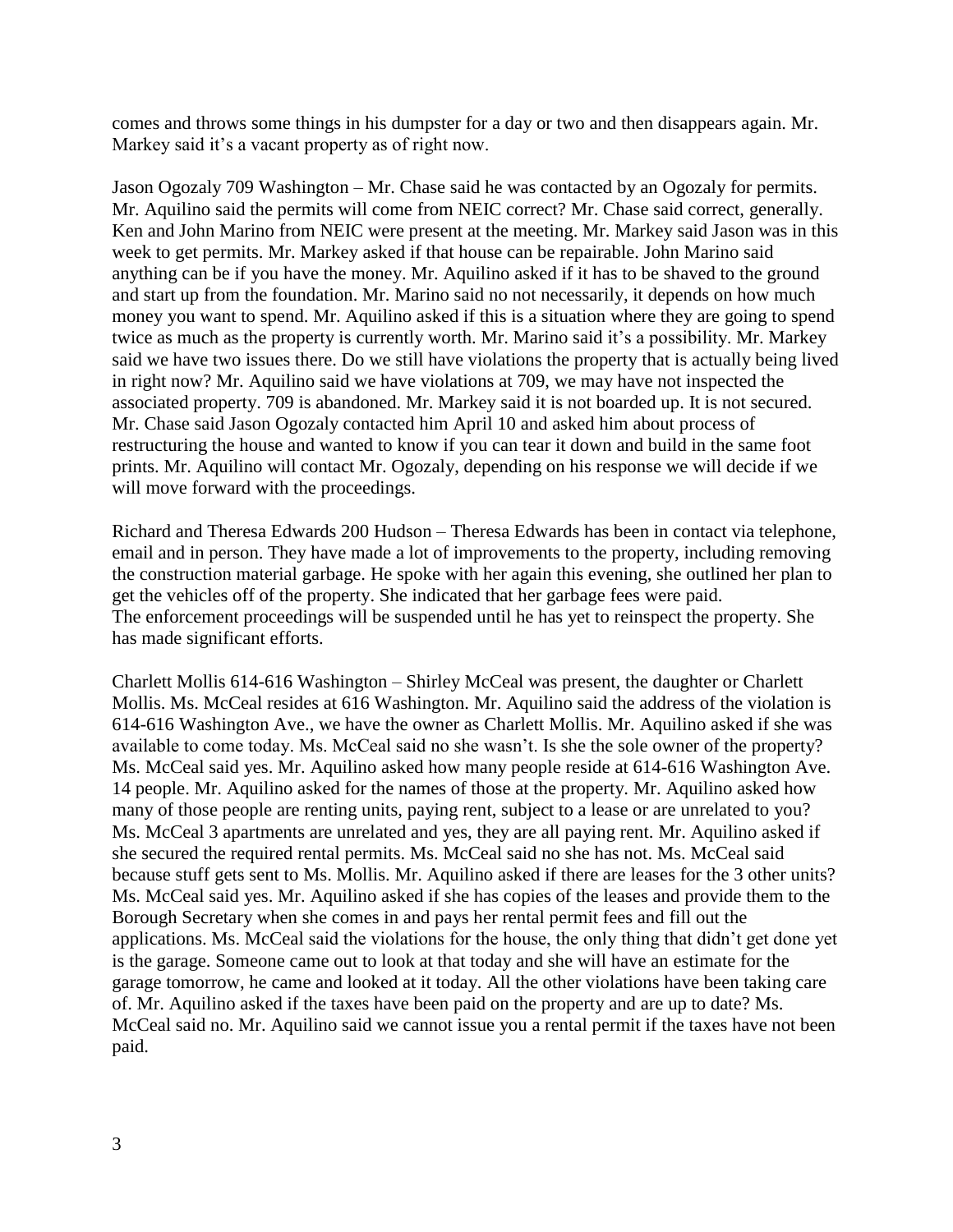Mr. Aquilino said the violations included garbage and detritus in and around exterior of property and curtilage, repair roof of garage structure and remove tarps, or remove garage. Remove abandoned vehicle in rear or vehicle. Abandoned snowmobile in rear of property. Ms. McCeal said all of that other than the garbage fee has been taken care of. Mr. Aquilino asked if there was garbage around the exterior of the property at all? Ms. McCeal said no.

Mr. Aquilino said unfortunately, one of the things we will have to look into, he will communicate with her via correspondence after today. There are 4 families living in rental property without the required rental permits and you can not get a rental permit according to the applicable ordinance unless you have your taxes paid. He will have to look into that further and communicate with her about whether or not the renters can stay in the property.

Chief Arthur said as you know we cited her previously, she said she is responsible for that property. There seems to be some discrepancy on what she was telling us and what her daughter is telling us. Chief Arthur suggested whatever correspondence is sent out make sure its copied to her and her daughter. The magistrate told her she is responsible. Mr. Aquilino asked if she is the building manager. Ms. McCeal said she is purchasing it off of her daughter. Mr. Aquilino asked if there is a mortgage note? Ms. McCeal said yes. Mr. Aquilino asked her to drop a copy of that off when she comes to look into the permit for the taxes and provide the leases.

Frank Mangan Jr. 610-612 Washington Ave. – Roof structure being unsound, the deficiency has caused water damage in one or more of the apartments in that building. It's a concern because small children living in that building. Mr. Aquilino said back in March it was discussed of getting the property repaired. Is the roof repaired? Mr. Mangan, we talked after April 1, it wasn't in March. The date you asked to have the work done would be 60 days from March 15, 2018 – he became aware of it April 1, 2018. He had intentions to replace the roof long before this but he was waiting for the snow to get off the roof, he contacted a contractor and he gave him a date of about the end of this month. He since talked to him since he saw the first leak and saw some water coming through one of the apartments, only one of the apartments. It's the apartment with 1 or 2 children. He is at the top of the work list and is expecting probably to start work right after the weekend. He has to get a permit. This work will be started after the weekend.

Ron Dean- currently living in the rear with his children. Mr. Aquilino asked if his apartment is in a livable condition. Mr. Dean said no it is a not a safe environment especially for my children. Mr. Aquilino asked him to provide additional information. Mr. Dean said he has 8 leaks in 5 different rooms when it rains, it comes down 2 different walls and is near electrical outlets, the one area is right inside the light fixture on the ceiling. All these complications didn't arise until he had moved in after a couple of months. He did his actual inspection and everything was up to par for the most part besides for a little cosmetic work. He was told the major things would be taken care of in a timely manner. Mr. Dean said the timely manner has come and gone. Mr. Aquilino asked if there are open circuit boxes. Mr. Dean said there are maybe downstairs, it has a lock and key. The one tenant has the key. Mr. Aquilino asked if any of the ceiling material is coming down because of the water? Mr. Dean said it is, in his daughter's bedroom. Mr. Aquilino asked if he investigated the hung ceiling in one of the bathrooms. Mr. Dean said he found that the ventilation light fixture, the light itself only works the fan does not and the exhaust is not ventilating. Mr. Aquilino asked if that is a potential mold problem. Mr. Dean said it is.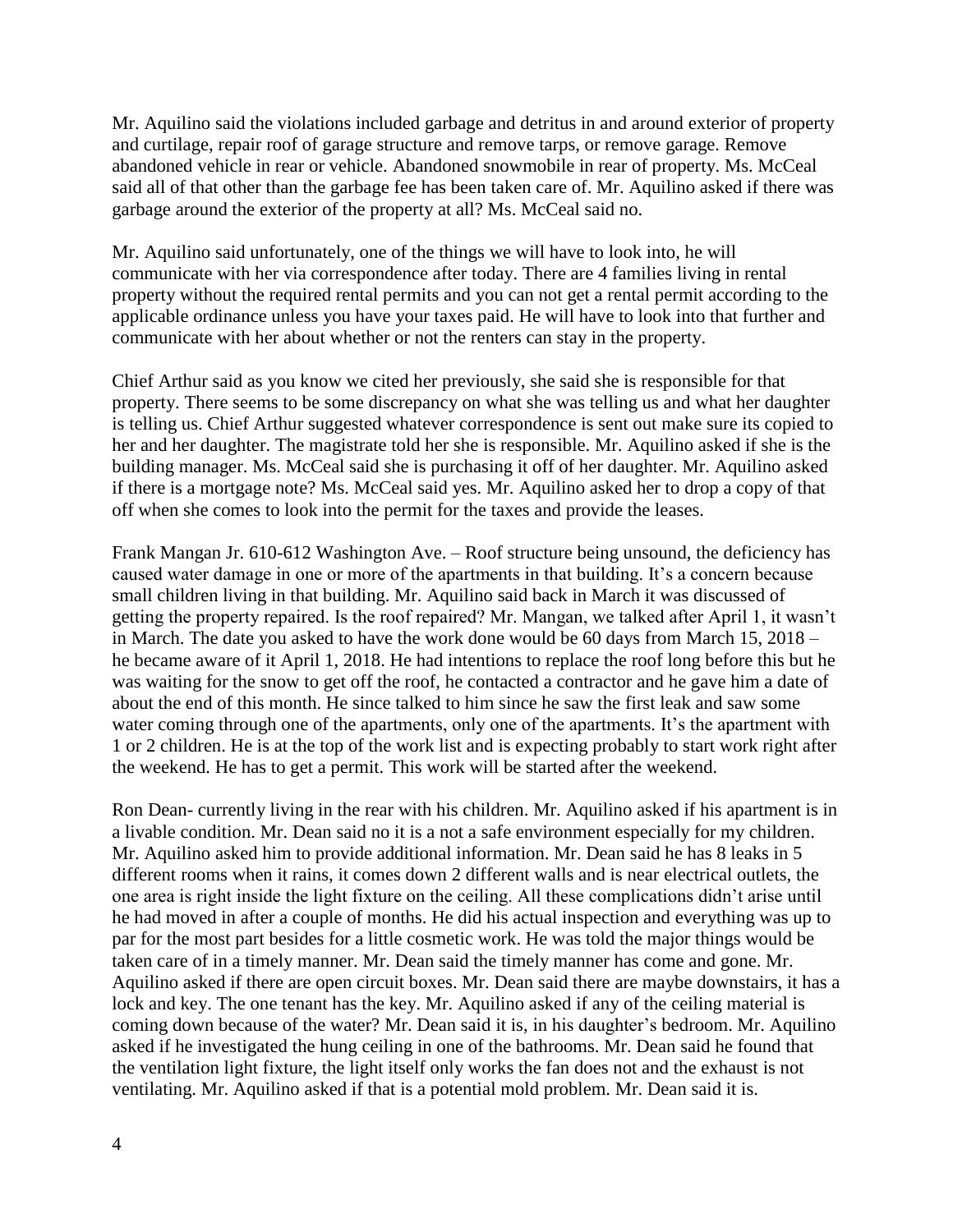Mr. Mangan said he looked in that very same place with a flashlight and it was as dry as a bone. He came into Jermyn about 15 years ago and picked up this piece of property that was falling apart, an eyesore and potential crack house. He said he has a vested interest in Jermyn and wants to keep everything looking well and up to date. Mr. Mangan said he also knows from experience, when tenants fall behind on their rent and this particular case with Mr. Dean, he's worked with him in the past to catch up with his rent and he came through once or twice. This time he did not and only paid half of the month, his experience is that the tenants falling behind on their rent look to get as much time with rent free habitat as they can and they do it by calling code enforcement officers, they go to the police. This is just his experience. All it is a stall for time for free rent, that is the case here. Mr. Mangan said he admits, he went through every apartment and there was some water leakage in his house and he wouldn't say it was dangerous, it is going to be fixed. His contractor said he could put up a tarp but why bother when he can start fixing the roof and he would fix his area first. Mr. Markey said none of your tenants contacted the code enforcement officer. The code enforcement officer was hired by Jermyn Borough council in January. The big hole in your roof is the reason. Mr. Mangan said you can't fix it with a foot of snow, only last week we saw it disappear. Mr. Markey said your accusations of your tenants calling the code enforcement officer and deduct rent are unfounded here and irrelevant. We are talking about the conditions of the home, not whose paying rent and who's not. Mr. Mangan said he is here to respond to the code notice he got and as the code enforcement officer explained to me. We are replacing the whole thing anyway. He was waiting for the snow to melt. Mr. Markey asked if he has a property manager for that property. Mr. Mangan said he is, he does the best he can, he has a tenant that has been there 7 years, he calls anytime something happens and its addressed right away. Mr. Mangan said he has to protect his investment and to do that is do good by the town of Jermyn, he doesn't want Wilkes-Barre or Scranton. Mr. Markey asked how long Mr. Dean has been there. Mr. Mangan said 6 or 7 months. Mr. Dean said 4 or 5 months.

Mr. Markey asked if there was a hole in the roof then. Mr. Dean said yes, he didn't notice it because of the angle. That particular hole does not cover his residence. Mr. Mangan said that hole has nothing to do with his apartment. Mr. Aquilino asked if he has rental permits for all 4 of the units. Mr. Mangan said yes. Mr. Aquilino asked if he can provide the rents to the Borough Secretary Monday or Tuesday. Mr. Mangan said sure. Mr. Mangan said the contactors have been delayed. Mr. Aquilino asked who the contractor is. Mr. Mangan provided Mr. Aquilino with the work order for the roof. Mr. Aquilino asked if people are paying rent for the damaged apartments. Mr. Mangan said the damaged apartment is Mr. Dean's and it has a water leak in 1 or 2 places, nothing he would call crazy but he wants to fix it anyway. Mr. Aquilino asked when is his rent paid through? Mr. Mangan said he paid half of the month, this month. It's paid through April 15, he is behind for April. It is due on the first of the month. Mr. Aquilino asked if he has a lease. Mr. Mangan said a written lease, no. Mr. Aquilino said what is the lease situation. Mr. Mangan said it is a verbal lease, month to month. Mr. Aquilino asked what a verbal lease. Mr. Mangan said a verbal lease is when you don't have a written lease. Mr. Aquilino asked what the terms for the verbal lease are. Mr. Mangan said month to month.

Mr. Aquilino asked about the notice to quit. Mr. Mangan said Mr. Dean advised him that he will be leaving in a month in a week or two, because of his history of falling behind in the past and his willingness to work with him, he knew he was having money problems somehow. He falls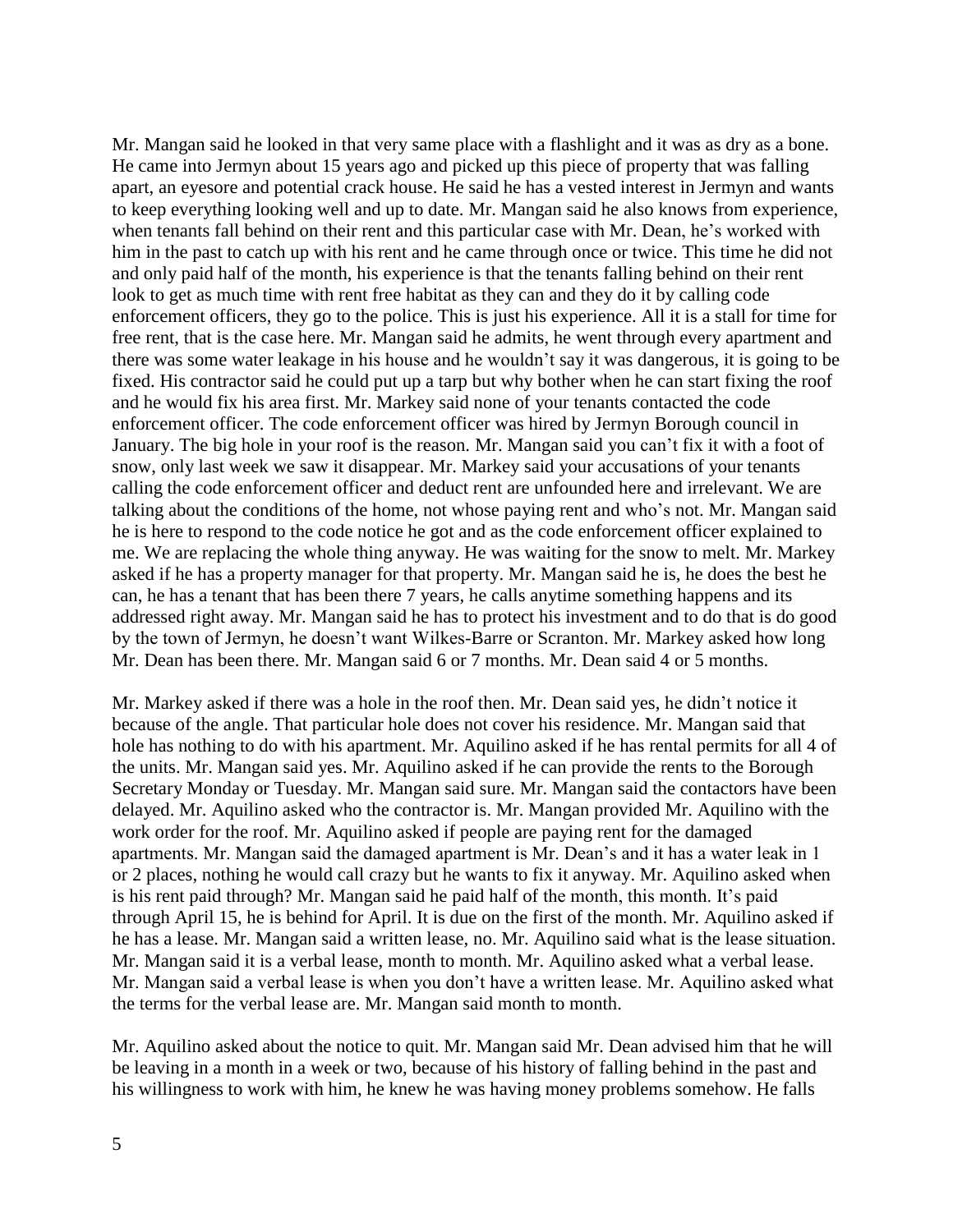behind and all of a sudden, he calls and makes complaints with the local government, said he will leave in a week or two. Mr. Aquilino said just to be clear, he is the one that cited the property based on visual inspection. Mr. Mangan said that is perfectly fine and you did the right thing. Mr. Aquilino said let's focus on the notice to quit. Mr. Mangan said that's why he got the notice to quit. Mr. Mangan said he works with the tenants as long as they pay their rent they stay there, they don't pay their rent he has to get rid of them. He tells me he is going to be out in a week or two. He was supposed to go see another landlord about getting a place and get back to me and he never did. Mr. Mangan said he presented him with the notice to quit, if you are going to leave like you said you are then this isn't a problem, otherwise he goes to court and cuts his losses. Mr. Aquilino said does the notice to quit say he was in violation of his lease. Mr. Mangan said yes. Mr. Aquilino asked what it said. Mr. Mangan said he didn't pay his rent. A verbal lease can be terminated. Mr. Markey said so you can put any terms in this verbal lease that you want to. Mr. Mangan said he doesn't have any terms in it, it's between him and I when he comes in, how much is the rent, you pay it you stay and if you don't you go. Mr. Markey said you said he violated his lease when he came to code enforcement officer and started complaining. Mr. Mangan said he did not say that. Mr. Dean said he never had to deal with any kind of situation like this and that is the only reason why he pursued contacting you because he had seen you already came prior for the problem. Mr. Dean said you gave me a notice to quite one day after this alleged rent would even be due. The first was a Sunday so therefore from the date that he paid it would be up until the 17<sup>th</sup>, since he paid on the 3<sup>rd</sup>. Mr. Mangan said this will all be settled in the magistrates, what does this have to do with code violations. Mr. Dean said after 2 weeks it would be the  $17<sup>th</sup>$  not the  $16<sup>th</sup>$ .

Mr. Aquilino said his concern is the code enforcement officer which relates to punitive measures against Borough residents for reporting violations of the Borough Code, that is his concern. Mr. Mangan said that is not what happened. Mr. Aquilino asked if Mr. Dean pays his rent for the end of the month and pays next month, is he going to be removed from the premises. Mr. Mangan said he already discussed that with Mr. Dean and he asked him if he wanted to stay. Mr. Aquilino asked Mr. Dean if the property is repaired in a timely manner and you have the rent money available would you like to stay in the apartment. Mr. Dean said no. Mr. Aquilino asked how much time he needs to move out. Mr. Dean said two weeks. Mr. Aquilino said we are probably going to inspect the property on Saturday, he will call in advance to let him know so he can be available. Mr. Mangan said he doesn't know if he can be there Saturday. Mr. Mangan said you advised me about the roof, its going to be replaced and we are going to do it ASAP, the contractor is moving him up because he is a priority. What is the purpose of the inspection so soon? Mr. Mangan said he doesn't want to live there anyway. Mr. Aquilino said we have a property that has a hole in the roof for a substantial amount of time and he information we got today, indicates the hole in the roof isn't even over the property that is leaking so it makes me wonder if any of the other properties are leaking, that is something we have to identify. He spoke with the fire chief who has provided additional information today about what happens to properties that have leaking roofs related to structural integrity and is concerned about the safety of the residents.

Lou DeMarco said some of the neighboring Borough's do yearly inspections on these properties. As a landlord, he is all for that because it maintains a record of safety. NEIC does the inspections for Mayfield. Mr. Markey said as you know we had some issues going back and forth since we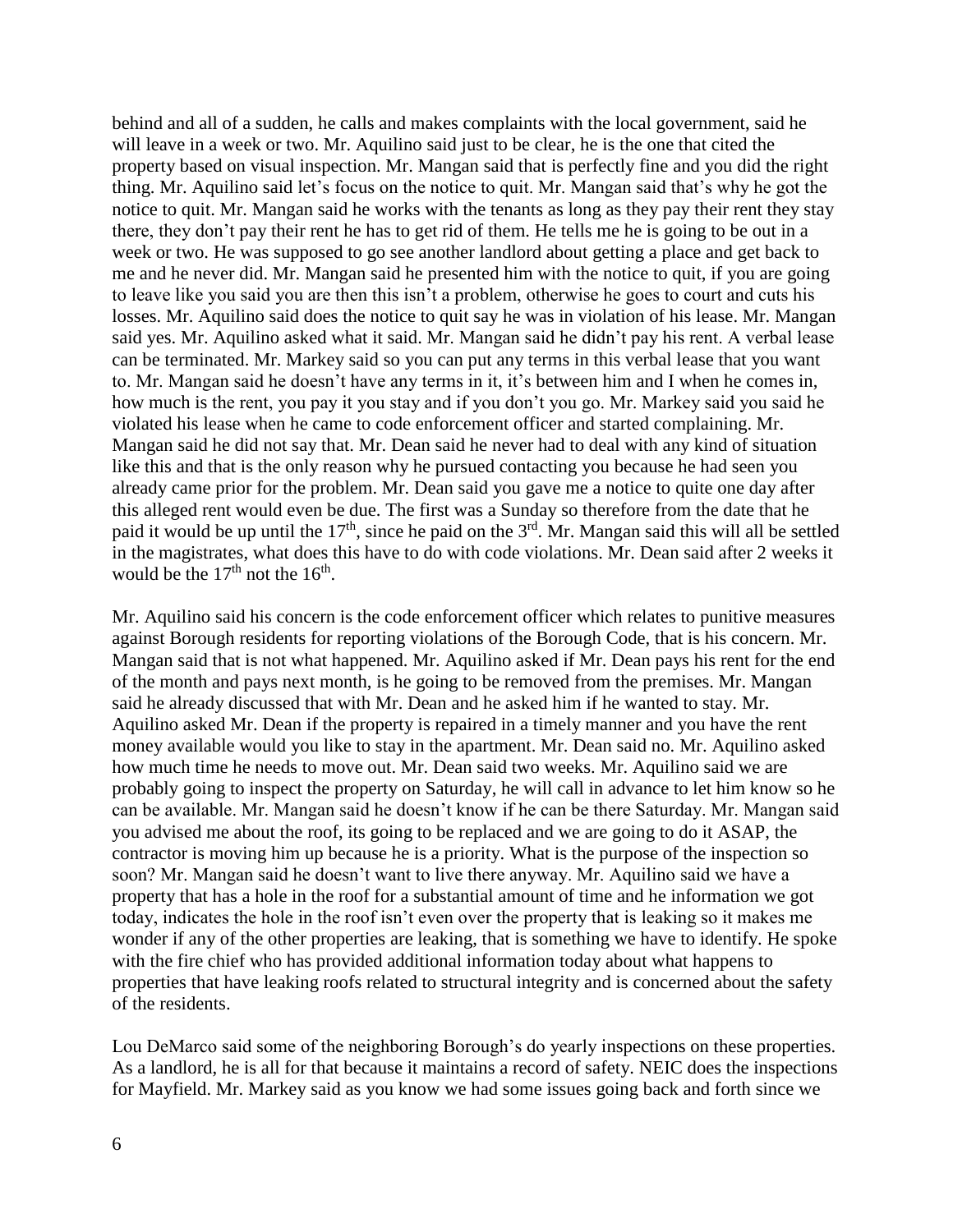appointed a code officer, we put someone in that didn't know how to do it right, we learn as we go. It is already in our ordinance that the code officer is to go in and inspect every rental unit on when they apply for a permit. That is something that we are going to start doing. If it's not in there about every time there is a tenant change, then we will look to amend that as well. Mr. DeMarco asked what code or ordinance are they looking for? Is there a certain building code or Borough code? Mr. Aquilino said the property maintenance code. We rely on the expertise of the UCC codes. Mr. Markey said adopted the UCC code. For a short time, we adopted the International Property Maintenance Code. Mr. Markey said we wanted to adopt something that was recommended to us by the PSAB. We switched over to a Jermyn Property Maintenance Code in July of last year. It is not quite as comprehensive of the property maintenance code itself, we rely on the UCC code.

Mr. Markey said that was round one, we are not done yet. People who didn't care enough to show up tonight, we will be proceeding immediately with further enforcement whether its daily fines, going to the magistrate eventually per the code, shutting down properties and forcing people to vacate for safety reasons and eventually it could turn into a situation where the Borough has to demolish and take over. We do have safeguards in the property maintenance code to eventually get our money back. There is going to be a second wave, it is going to start very shortly, if you have a friend or neighbor whose property is not up to code and they have not been addressed tonight; they will be. We have people who just from the story from the Times today have contacted us to complain about other properties.

## **Mayor:**

Mayor Fuga said this past weekend when we had our 75-degree weather and now it's snowing. Mayor said he noticed that there were some complaints on social media about quads riding up and down the streets. Mayor asks that if you do notice that stuff, please contact the police. Getting on social media and complaining is not going to take care of the problem, calling the police will. If you want something done, please do that and it will make a big difference. There are people that have quads that are just trying to go from point A to point B into the woods and then there are the other ones going around town that shouldn't be. They are the ones that are the problems and the once that should be taken care of.

#### **Police:**

Chief Arthur said we have issues with quads, every town does. It's a hard issue to solve. The good people, they are going to stop. The bad people that are creating the problems, they are the ones that run and cause accidents. If people call in and we have times and locations or they know who is doing it then we can watch their house and cite them that way when they come back or when they are leaving. We try to identify the riders or the machines, you will see them parked in the yard. Eventually they get cited and get caught.

Chief Arthur said so far this year they have had 915 incidents through the year, which is pretty high. Mayfield Police and our department have been doing random checks on Mayfield Elementary School. Currently we are involved in the blighted property with the code enforcement officer. We are enforcing the garbage ordinance, last week we had 7 violations of people on the delinquent list putting garbage out. We have a long list this week also. We are going to check today and tomorrow and cite the violators of that list.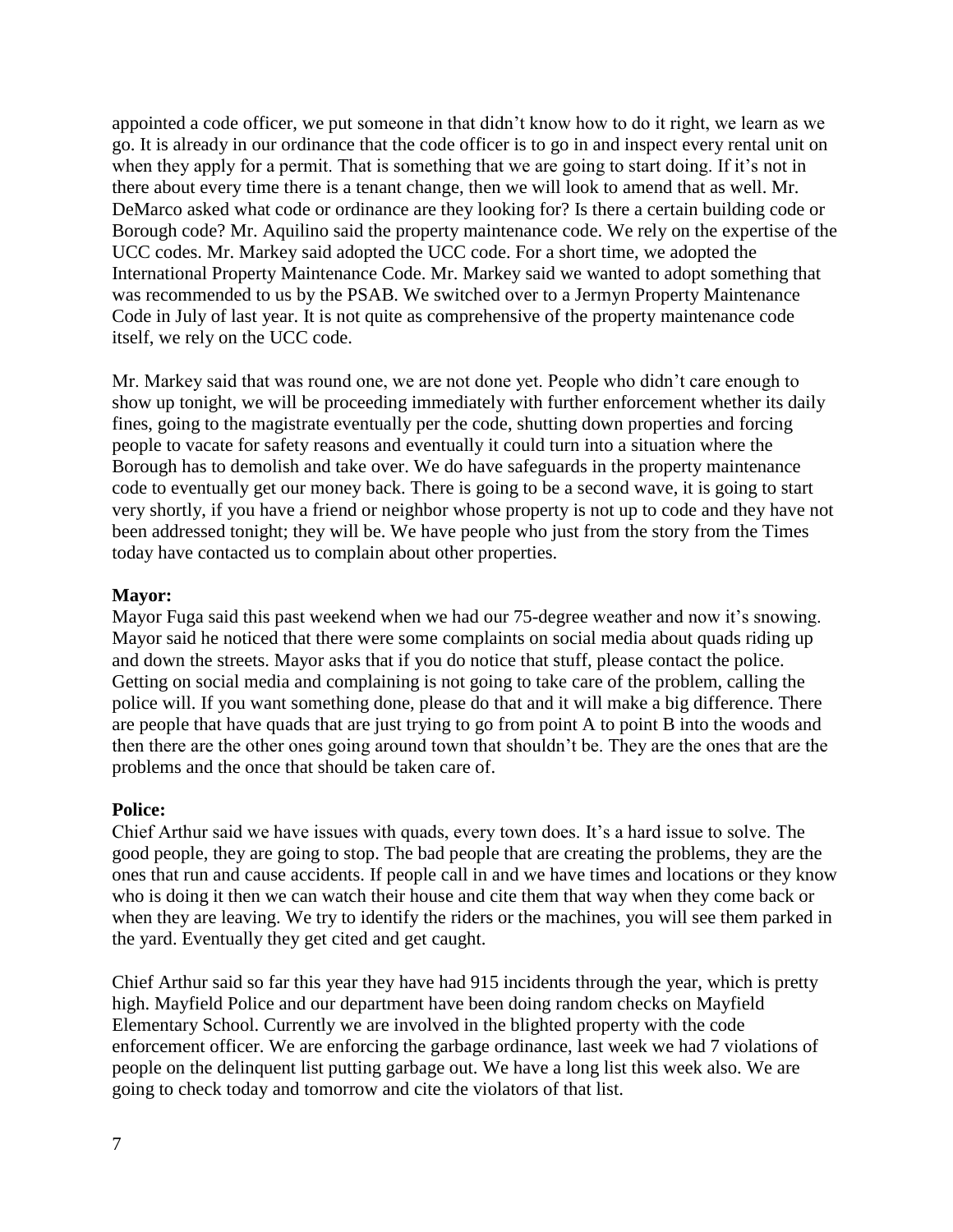Chief Arthur said we are doing ongoing speed checks with the Enrad system around town. We spoke to the Mayor and he is in agreement us and Mayfield police are jointly doing operations in the both towns which is better for both towns. We are making a bigger impact that way. Chief Arthur said in the near future, the Mayor is looking into getting the tape for the road, the thermoplastic tape for the timing. In the near future we will run speed in different locations with a stop watch also. We are still doing the bus stops, church traffic, house watch checks.

Chief Arthur said with the mass incidents around, shootings and bombings, he urges people to go out and take a first aid or CPR classes. If anything happens around here, a mass casualty incident, we will be able to use whatever help we can get. If people are trained in first aid and CPR it may make a difference of life or death. He urges people to get training. A lot of ambulance companies will do it for free. It could make a big difference. Mr. Markey said Jermyn's claim to fame is that we are the birthplace of first aid in America. Mr. Markey said as many as we could have first aid and CPR certified the better. Mr. Markey asked Cara if she can work with Kevin and research and find out any local areas that are giving CPR and first aid classes. Mr. Markey said to see if we can get a class together for the public, if there are any local classes that people may be able to attend, lets find them and get them listed on our website. Mr. Markey said RA at Cottage was kind enough to waive his fees, but we want to make sure we have enough money budgeted to have a class per month in 2020 to give free first aid and CPR classes for residents in Jermyn. Maybe 10-20 students per month for each month. He wanted to see how much interest there would be.

## **Zoning:**

Mr. Chase said he received several permit applications this week. Mr. Chase said he has had a couple of messages and one person interested in opening a trucking company on Bonnie Dr. and another message in regards to a fence. The only permit he has that he is still working on is at the Windsor. Mr. Chase said he received an application today for the sign for the gun shop. Mr. Markey asked about the shed on the corner of Franklin and Madison. We did not receive any correspondence back. Mr. Chase said that is ready to go to the magistrate, we sent certified letters. Mr. Markey said we need to proceed there since he is not cooperating. Mr. Markey said Mr. Chase tried to talk to him. Mr. Chase said he refused to do anything and since then, we sent letters twice with no correspondence.

Mr. Markey asked about Mr. Bomba. Mr. Chase said he has to talk to him, the weather hasn't been cooperating. Mr. Chase said when the weather is cooperating we will find out when we can move it, he has been in contact with him. Mr. Chase said Mr. Celli filled out the paperwork. Mr. Chase received a call from the ATF and he is looking for some more information. He is looking to do different types of work there, that may require another permit. Mr. Markey asked Mr. Marino from NEIC if Floyd Celli applied for a building permit. He should have filled out his permits. He filled them out recently. Mr. Chase said he has been doing work for a long time.

# **Fire:**

Mr. Rood said other than the smoke detectors we talked about before, people asked for 3 or 4 smoke detectors, it's not going to happen. We can't do it for two reasons, he gets a total of 24 and 12 goes to the Artisan and 12 to the Crystal. They gave out 10-year ones too, 3 to each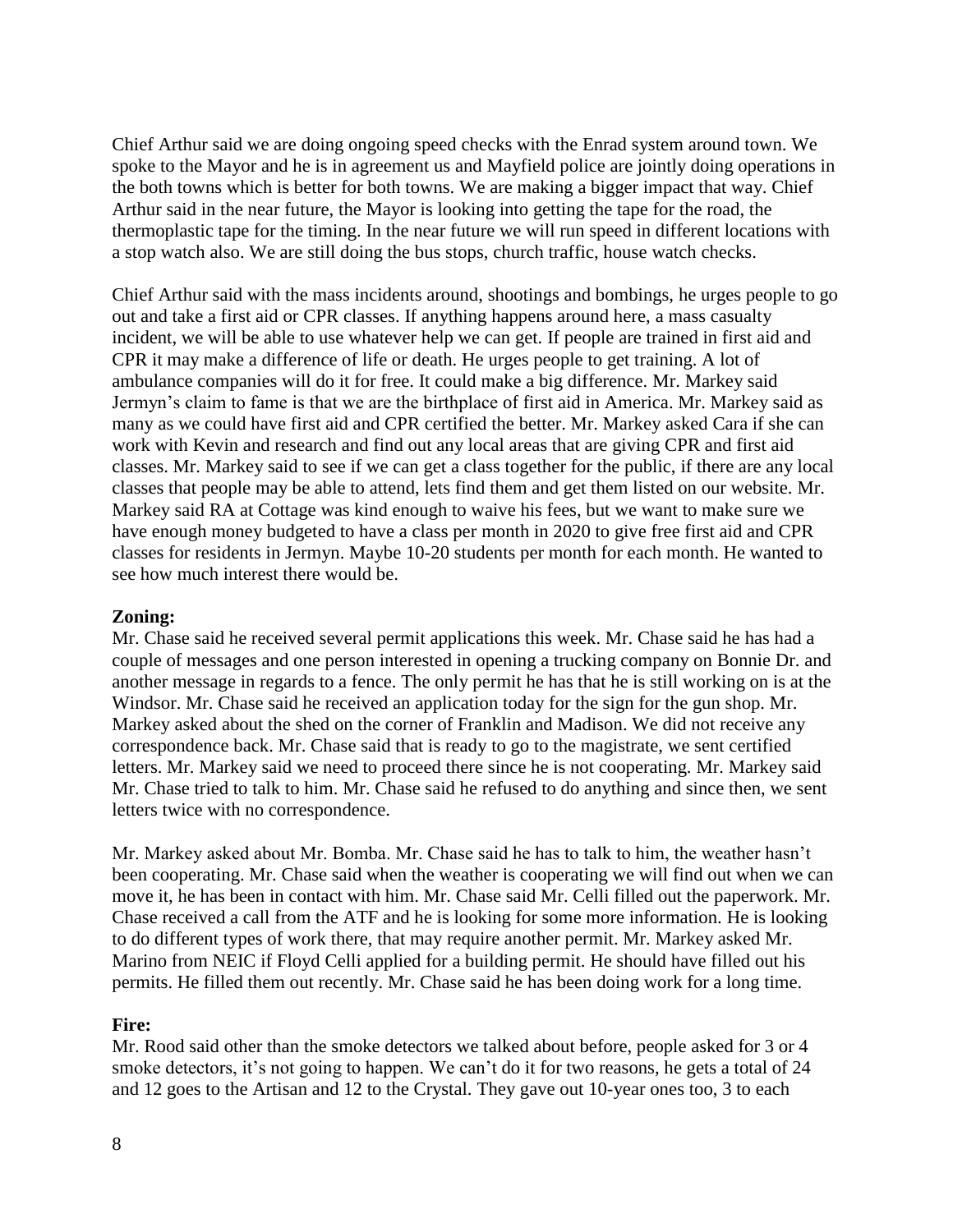company. If you can afford to buy one, buy one. Save it for the people that can't afford it. He will not give them to apartment buildings. There was a problem over across from Rapid Pallet. He was notified two days ago. Mr. Rood asked if they are out of there now? Mr. Chase said it looks like they are cleaning up. Mr. Rood said they had a big bon fire at 1AM. He spoke to Chief Arthur and he talked to his guys to watch it. They might be all gone by now. Mr. Rood said its been a couple of meetings now, if we ever found out the solution for the old DPW building. Mr. Rood said to put up a wall. He was supposed to put up a half wall. When you first walk in the front door, you turn to your left there is a closet there. The closet has the electrical and the controls to the siren. Right now, police chief has a key to the building incase we need to get in there. What the fire chief is stating is that, during the original agreement when we sold the building to the purchaser is that they would put up maybe an 8ft. wall when you go in just so that we would have access to the siren controls and only the siren controls and nothing else. That didn't happen. Atty. asked if it's a written agreement. Mr. Markey said there is a sale of agreement. Mr. Rood said he doesn't know if that was the final agreement but it was brought up, it was a concern.

Mr. Chase said the Artisan had delivery of their new fire truck and the insurance information should be forwarded to us. Council congratulated the Artisan on the new truck.

## **Tax Collector:**

Collected 157 garbage fees for a total of \$19,625.00; 163 tax bills \$53,101.80. for the month of March. Mr. Markey said if she needs any supplies to order them through the Borough secretary.

### **Secretary Report:**

There were a few concerns about a resident regarding another resident, this will be addressed with zoning. The leaf vac. Grant was submitted, gym floor grant was submitted. Revised estimate for the Woodlands Sewer Grant was submitted to DCED, the grant will cover the camera work. One residents came in for a yard sale permit on Washington Ave. The last payment of the Bridge St. loan was paid. Shane from Wayco was provided with Tony's number to contact him to schedule a time to meet up regarding the cracks in the roads that were paved. PennDOT Maintenance of roads is supposed to come out and check John Gasper's curb. The delinquent garbage list is sent out to County Waste weekly. Recycling brochures are being sent out with the newsletter. We have to educate our residents twice a year on recycling to be in compliance with the submission of our leaf vac. Grant.

#### **Solicitor:**

Atty. said we have four resolutions and ordinances that council asked to draft for today. *Resolution #12-18 Revenue Anticipation Loan* to pay for the Ford 550 with plow and spreader in the amount of \$81,296.00. We have to pay for the truck and get reimbursed by the grant. A motion was made by Mr. Napoli and seconded by Mrs. Dougherty to allow the Borough of Jermyn to seek a revenue anticipation loan/note for \$81,296.00 for the grant for the 2018 F-550. All in favor; motion carried.

*Resolution #13-18 Transfer of funds within Borough Accounts.* It was recommended by our auditor to transfer the funds of the sale of the DPW garage out of the general fund into the DPW Capital Reserve Account. A motion was made by Mrs. Dougherty and seconded by Mr. Napoli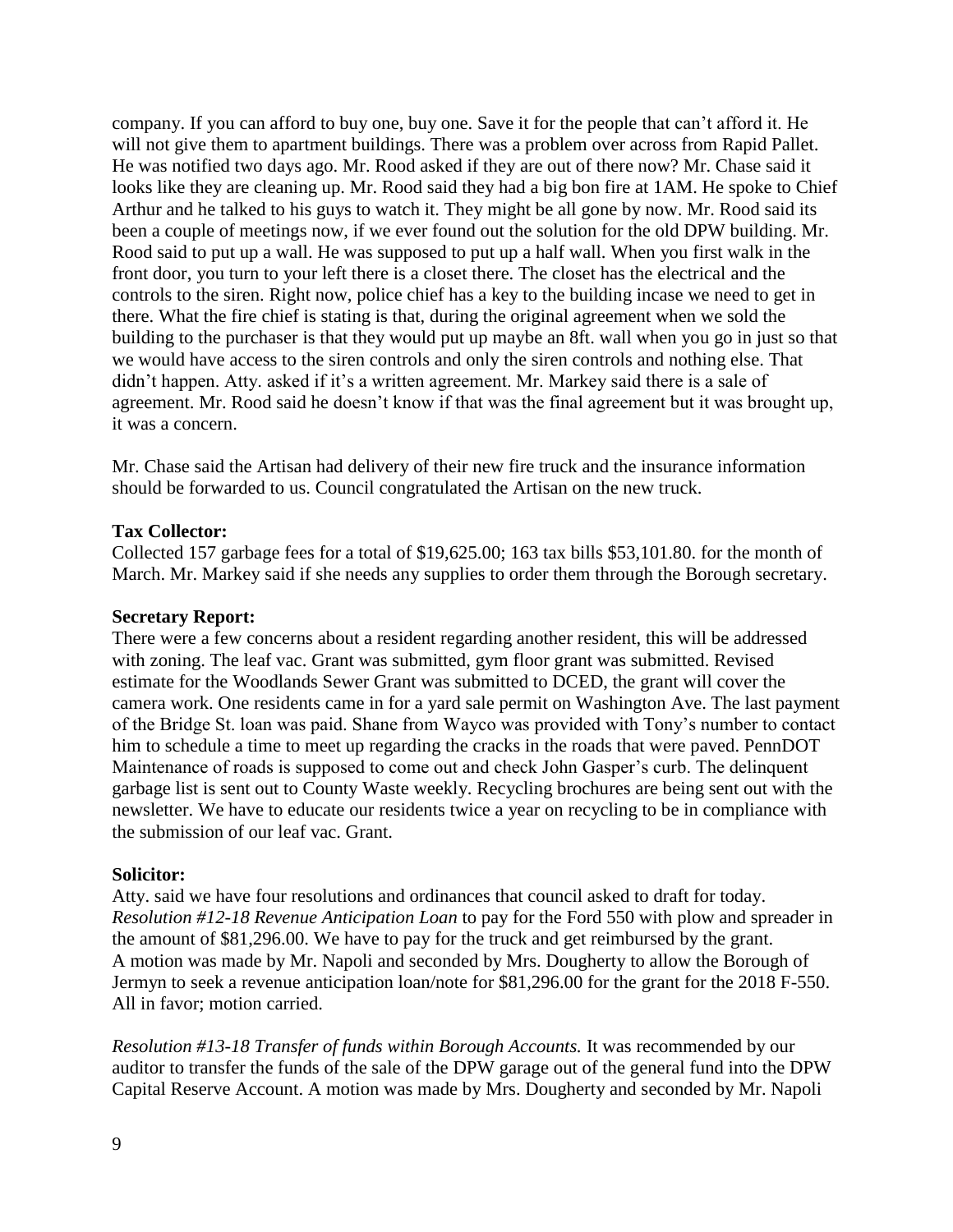to transfer \$28,718.63 from the General Fund into the DPW Capital Reserve Account. All in favor; motion carried. Mr. Napoli said we are doing this to make sure we ear note this money for something we want to use it for. Just so we know where that money exactly is from the sale of the DPW Building.

*Resolution #15-18 Sale of Borough Property with a value of less or equal to \$1,000.* Permitting the Borough of Jermyn to sell tangible property with a value of \$1,000 or less without the vote or approval of Borough Council. Mr. Markey said we have some used equipment with the DPW, some unused and its been sitting around old. As of right now, we have to have a vote of council to sell anything that we value over \$50.00. It's a little tedious, go out to municibid and have to wait for a meeting and then have to wait for another meeting to approve the sale for something that is lesser value that's why he asked for this resolution tonight. Mrs. Wilson asked if council be notified after the sale? Mr. Markey said yes. It will all be in the treasurer's report. Mr. Napoli made a motion, seconded by Mrs. Stephens to adopt resolution #15-18 to allow the Borough council without vote of Borough Council to sell tangible property up to a value of \$1,000 or less. All in favor; motion carried.

*Ordinance #14-18 Registration of Businesses operating within Jermyn Borough.* Atty. said this was initially proposed at the April 15, 2018 meeting. One of the concerns raised by one of the residents was to what businesses it would apply, at the request of council to further define business. Mrs. Stephens asked if this is for businesses that are already here or just new businesses? Atty. said that had been raised earlier and what we had decided to do was initial compliance for current businesses would be 60 days after the official adoption of the ordinance and then for on going no later than January 31. Atty. said the purpose of the ordinance as it was written relates to the collection of information to assist not only the tax collector, council, code enforcement, fire dept, police dept and would necessarily exclude the majority of businesses who have an LLC with a registered address at their home for example contractors that work offsite. That is a person who has a job, not a person that has a business in Jermyn. Mr. Chase said when it was brought up about the rental agreements it was only made \$10.00 just so we know who the people are that own the apartments and was not supposed to be a money making thing and all of a sudden a year or two years later the fees get sky rocketed, when he asked why did the fees sky rocket the answer was, because they require more police presence and everybody else is doing it. Mr. Chase said that is the answer he got and he sees this as a stepping stone, its \$25.00 now but somebody tries to have a business is trying to start a business its just another permit fee, another tax. Mr. Chase said he understands why it is needed but thinks there are other avenues for that. Mr. Rood said he is an Inc. so he would be included in that. Atty. said he would have to know more about his business. Mr. Rood said he does house plans, he has people come to his house once in a while. Atty. said the intent of the ordinance is where there is constant foot traffic. Borough council has the opportunity to determine what the initial fee is in the ordinance, Mr. Kulick had initially suggested \$25.00 and that is what was put in the ordinance, it's a draft ordinance.

Mr. Markey said the rental unit ordinance and what was adopted in 2002 at \$10.00, from whenever until we hired a property maintenance code official, it was in the rental unit ordinance that the code official can and should inspect all rental units on a yearly basis. It was right around the same time that we hired a code enforcement officer. The increase of the fees coincided with the hiring of a code official and we had planned to the whole inspection thing. Mr. Chase said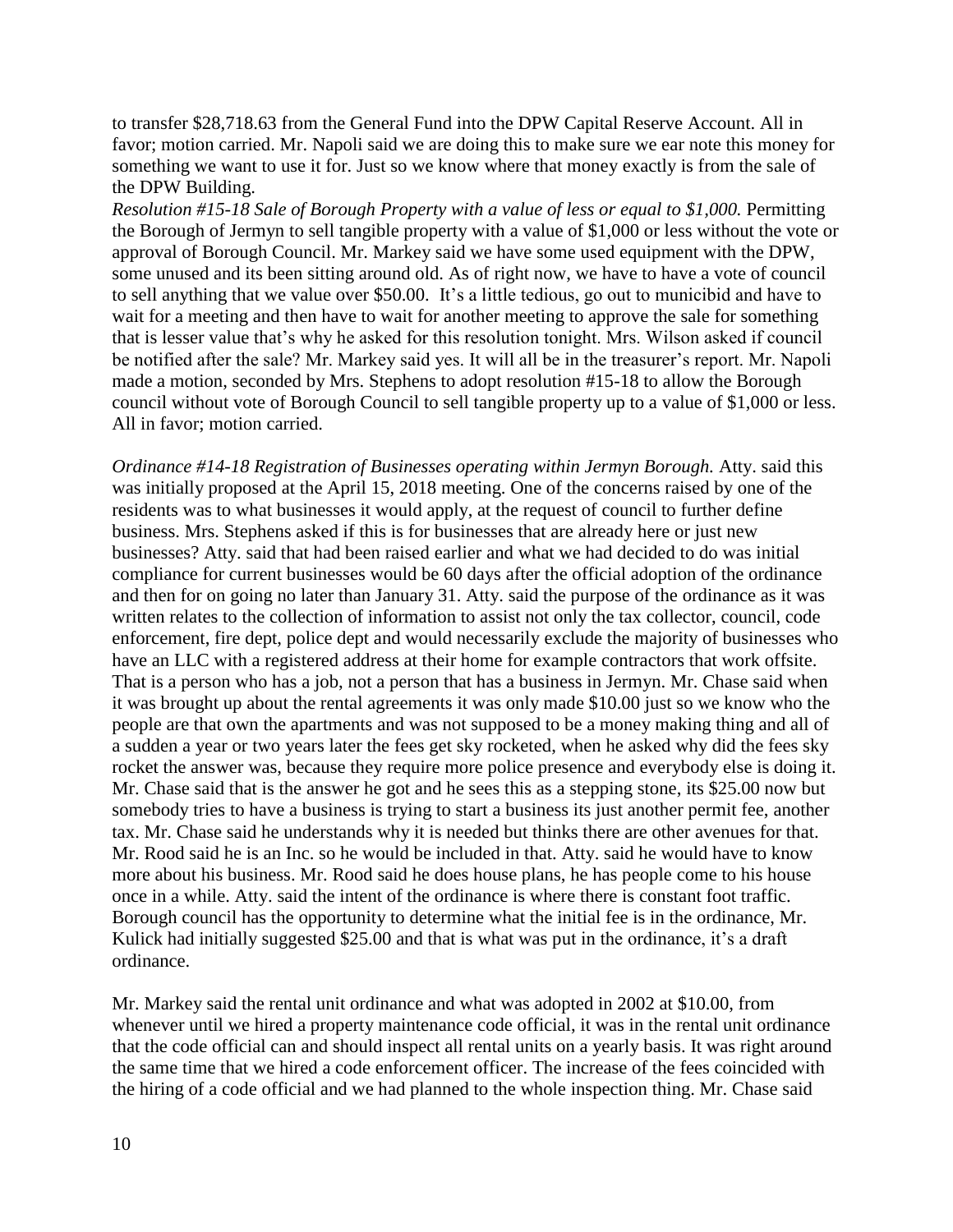that wasn't the excuse at the time. Mr. Markey said this is open for discussion if anyone has any comments or questions about it. Mr. Markey said we are only voting tonight whether to advertise it or not, we are not voting to pass it. Mr. DeMarco said do we need the fee? Can we just have the registration. You said the rental fee is going towards inspection, which makes sense that its explained that way. What is this fee going towards? Mr. Markey said this fee from his understanding goes towards the upkeep and maintenance of first of all the business registry. Mr. Rood said an administration fee. Mr. Markey said we are 1 square mile, we are not getting rich off of this ordinance. Mr. DeMarco said what if it doubles or triples. Mr. Markey said we have no bearing on what future councils would decide to do but we do not want to make this punitive and we understand and recognize that the businesses we do have in town are very good to the Borough and the residents of the Borough and different organizations, baseball and Shade Tree, Rec. committee, fire Co's, police dept. This is not to be punitive but its basically an administration fee, we would take his information that we acquire from here and we would make sure with the fire Co's, not just this tax collector and also Berkheimer who is our LST collector to make sure the taxes are being in collected in town as well and also with the police dept. Mrs. Stephens asked it has to be done every year? Mrs. Stephens said she doesn't see that, if its an established business that has been here for years, having to register every year to me is just crazy, the fee every year. Mr. Markey said a lot of these businesses that do business in the town, have to secure licenses and permits and things like that from other places and we want to make sure they are up to code with that as well. Mr. Markey said so that is why we are asking it on a yearly basis, we want to make sure this is an on-going thing not just a one and done type of thing.

Mr. Markey said he isn't saying necessarily that there is this type of business in town but if you're an auto mechanic and you have a lift and you employee people. If you have customers who are in your shop, they shouldn't be in the shop but if they are and one of these lifts fails or something like that, then we could possibly be liable. We want to make sure proper permits are secured and equipment is up to code and inspections are done. Mr. DeMarco said from a public standpoint, we are talking about a lot of fees. Last meeting a sewer fee was discussed. \$25.00 and \$40.00, it all adds up. Next meeting is going to be a sewer fee that is less than 10% or 5% of the Borough. Most of us aren't even on the sewer system, it's just one more fee and they all add up. He agrees with Mr. Chase, its additional revenue streams, not so much for you guys but the next council might increase fees. Mr. Markey said he understands that some of you may feel like you are getting nickel and dimed to death. Just from researching, other Borough in Lackawanna county, if you move to another Borough the chances are you are probably paying more money for more ordinances, different fee schedules. Jermyn doesn't really have that much in a way of fee schedules. If you are going to have rental units here in town, yes. If you have a business that meets these qualifications, yes. Mr. Chase said there are a lot of other towns that don't have any of those. Mr. Markey said that is true. And how are there roads? Mr. Chase they are actually pretty good. Mr. Rood said he went down to Old Forge/Moosic, Jermyn was like golden streets. Mr. DeMarco said Old Forge's rental unit is \$100.00. Mr. Rood said he understand the reason for the business registry ordinance. A motion was made by Mr. Napoli and seconded by Mrs. Dougherty to advertise Ordinance #14-18 The Business Permit Ordinance. 4-1 vote- motion carried.

# **Grant Committee:**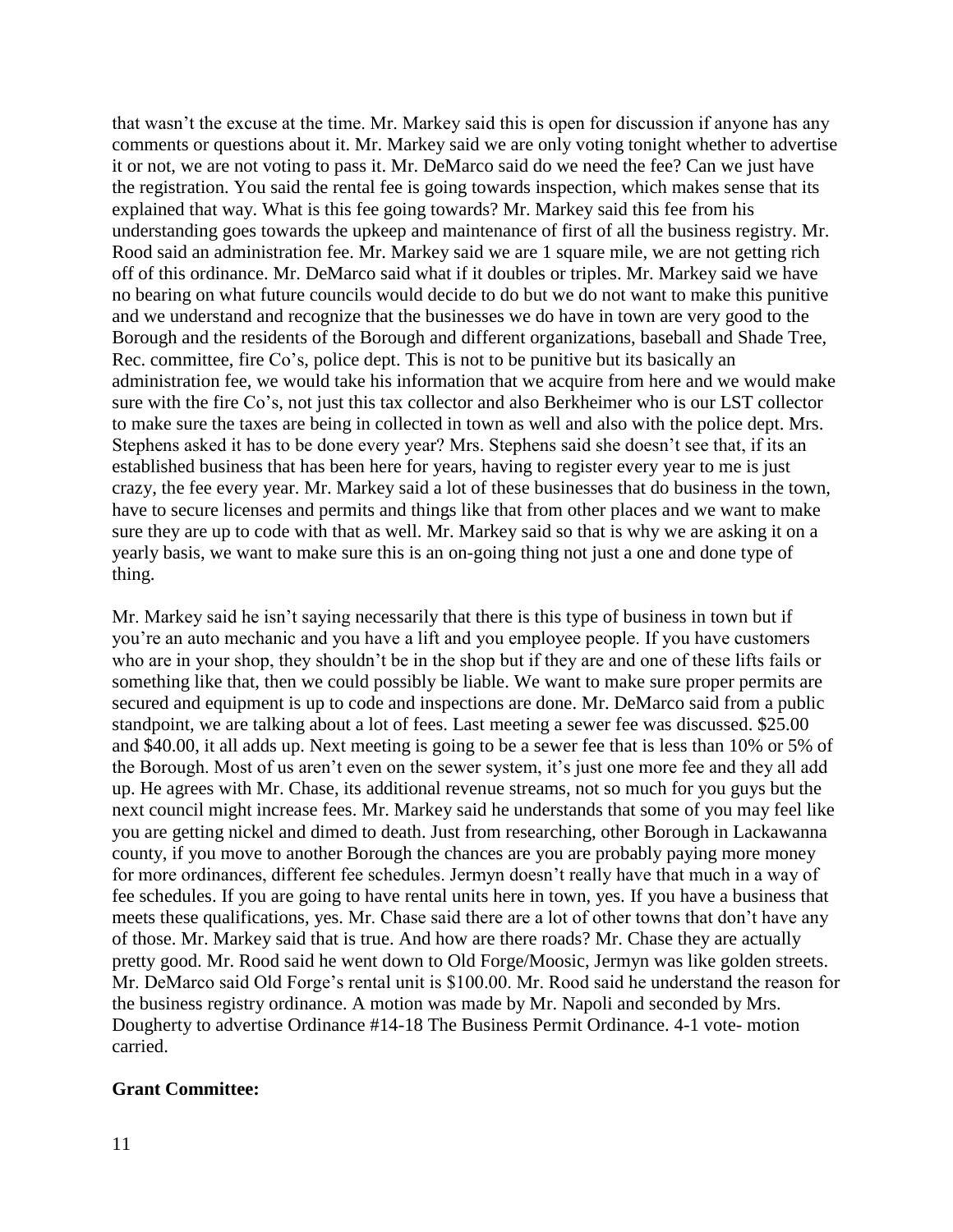Mrs. Dougherty said the grant was submitted for the floor in the gym, we did receive a message back that the cart system and covering we wanted to purchase to lay over the floor if someone wanted to rent it or be used for an event other than a sport, is not eligible for that grant program so that was deducted from our budget amount. The floor is still good to go. The only thing we had to remove was the cart and covering system. We will look into alternatives for that and possibly look into either another grant or additional funding sources for that, minimal costs as far as the overall scheme of the grant. We also received a letter that Senator Blake sent to the DCED showing support of the grant for us. Mrs. Dougherty wants to thank Senator Blake's office and Jeff Cavanaugh who was really great to work with throughout the process.

# **Shade Tree:**

Mrs. Wilson said the Lazy Duck Race will be held Memorial Day. Mrs. Wilson said she was called by Bruce Smallacombe that the centennial committee for the 150<sup>th</sup> anniversary will be meeting this Sunday at 7pm. He was hoping that the doors to the building would be unlocked for their meeting.

The Shade Tree Commission with approval of council, had 3 DPW employees attend the pruning and trimming of trees at the University of Scranton by Penn State Program. They attended and the fees were paid by Shade Tree. Mrs. Wilson asked if it was informative. Mayor said it was, we learned a lot. It was very informative and we did learn a lot and we are going to put our newfound education to use down on Old Mill Rd. at the Newcomb property because we had a tree fall over and he informed us that they are our trees, so we will take care of them. All that fighting back and forth and he said they were his trees and he was going to take a heart attack if we cut them. One fell over and the Chief went down to take care of it and told him to cut it and all of a sudden it became our tree, we are going to take care of them. The Shade tree had also paid for your outfits, suits and some materials and equipment out of the Borough Shade Tree account. The Shade Tree will also be putting finishing touches on the garden for pollination of butterflies and bees over at Mellow Ct., it is all cleaned up and we will add more mulch to that.

The Shade tree commented on how wonderful the landscape looks over there with all the volunteers and everything. Mr. Markey said Mrs. Wilson helped out too and thanked her.

Mrs. Wilson said we will be doing the main St. trees in the greenway, we have to get good weather, it was scheduled to start the beginning of April. We will get rid of all the weeds and backfill with mulch. That will be done hopefully before Memorial Day.

The Events Committee has applied and wants to thank Council for allowing us to apply for the culture Arts \$500.00 grant.

Memorial Day- Shade Tree was contacted, American Legion and they are all fine with the ribbon cutting on Memorial Day with the council, legion and the Shade Tree, cutting the ribbon at the Windsor and then progressing down to the start of parade at the convenient.

The Shade Tree is respectfully requesting approval for the following annual spring activities scheduled as follows: Jermyn Arbor Day Monday April 23 at 6Pm at the Crystal Fire Co. The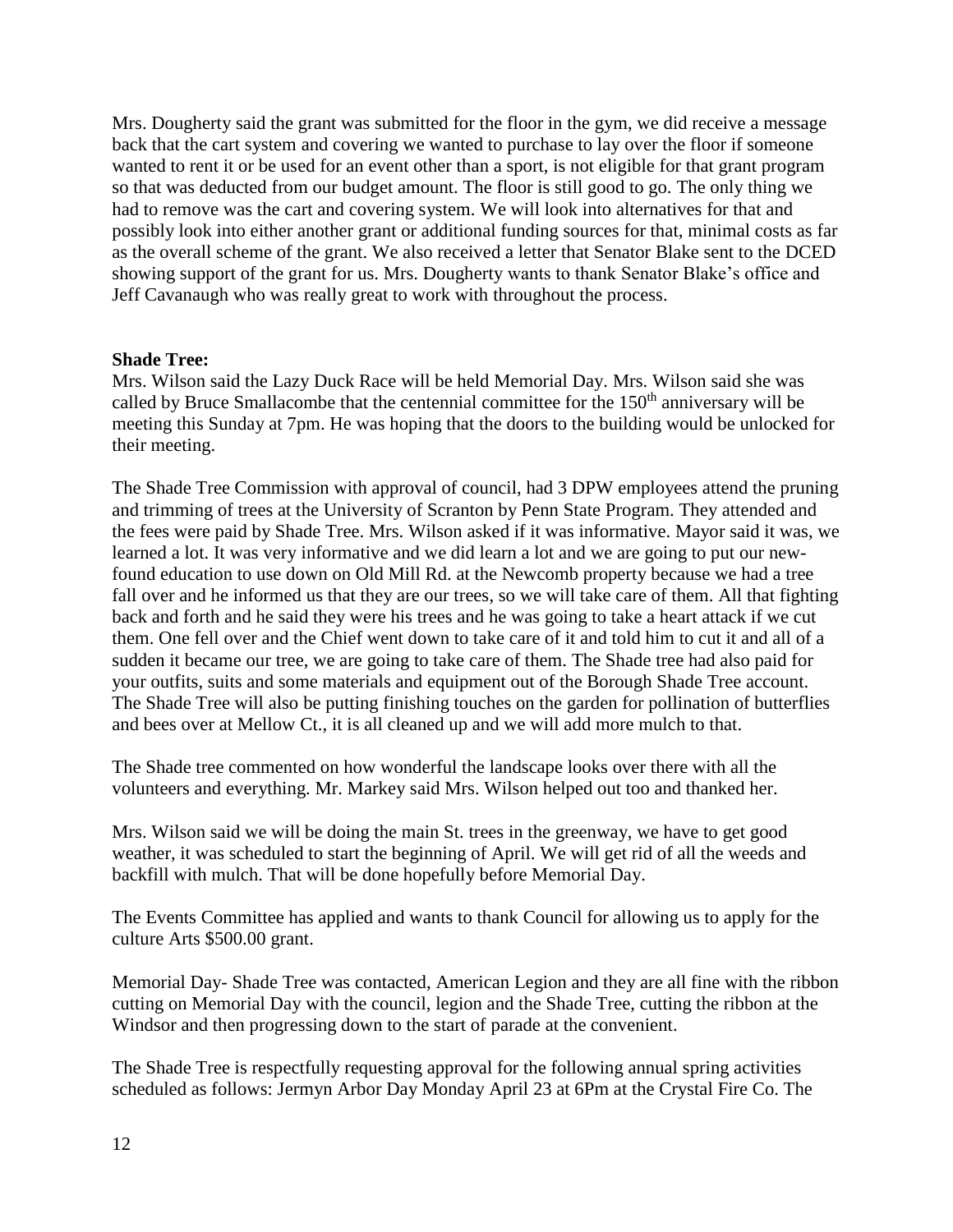Jermyn/Mayfield girl scouts have accepted the invitation to plant the tree in celebration of National Arbor Day. The Arbor day tree will be planted at the Crystal Fire Co., following will be held a pizza party at the fire company dept. All participants and guests are asked to come. We would appreciate the council membership and Mayor Fuga to proclaim April 23 Jermyn Arbor Day and execute the following forthcoming proclamation at the council meeting. The Mayor Council Membership are cordially invited to attend the ceremony and social afterwards. Mrs. Wilson said this tree is going to be planted in Honor of the Deceased Members of the Crystal Fire Company. It will be placed at the corner of Madison and Bacon.

Jermyn Clean Up Month – April 23 to May 25. This includes National Earth Day, April 22,2018 and Arbor Day the 27<sup>th</sup>. Earth Day and Arbor Day pertain to the importance of recycling, clean air and clean environment. Jermyn clean up month would involve all organization and residents to clean up in front of their homes and businesses of the winters dirt and debris. The Shade Tree will advertise and place flyers announcing Jermyn Clean Up Month. The date for cleanup for rt 107 & Washington Ave, Scout Corner will be Saturday May 12, 2018 tentative with times to be announced. Shade Tree will travel to Lakeland School District 4<sup>th</sup> grade classrooms to instruct and share with the students these important dates and environmental activities, they will distribute booklets, recycling sheets and plants to the students in Scott and Mayfield

Jermyn Town wide Yard sale June 2-3 rain date June 9-10 – Jermyn Shade Tree Commission will sponsor in partnership with Jermyn Borough Council – first weekend of June. The yard sale continues the celebration of Earth and Arbor Day by focusing on recycling. Hours of sale Saturday 8am-6pm Sunday 11am-6pm. The Jermyn Shade Tree will post flyers and letters to the churches, fire companies and other organizations for their participation in their own way and notice of this activity. All yard sale items must be on the property of the owner and not interfere with pedestrian or traffic flow.

Mrs. Wilson said by this notice and its approval, we are hereby asking that the Jermyn Police, Fire and DPW departments be notified of the above town activities and approved for their future assistance if the need occurs.

Mr. Markey said just for clarification, the town wide yard sale; the residents do still need to obtain a permit and it is free. Mrs. Wilson said she has to disagree. Mr. Markey said you are sponsoring it which means your picking up the advertising costs. Mrs. Wilson said it was asked previously to this. Mr. Markey said it was never voted on. Mrs. Wilson said why would you have a town wide yard sale and have them do permits. Mr. Markey said for the reason you just said that you are going to request police. Mr. Markey said there was no vote. Mrs. Wilson said it was discussed. Mr. Markey said we said that night do the people still need a permit and you said yes they do. Mrs. Wilson said that was never brought up. Mr. Napoli said you just said it was brought up. Mrs. Wilson said we said we needed the permits when an individual on a specific place on their property, yes they need a permit. Mr. Markey said its free let them get it, they can get it off of the Borough website and mail it in. Mrs. Wilson said its just paper and she disagrees because we are sponsoring it so we do not have all these yard sales all year. We are sponsoring it for people to come into town. Mr. Markey said it should count towards one of their yard sales for the year. Mr. DeMarco asked if there is a maximum we are allowed to have? Mr. Markey said you can have 2 per year. Mrs. Wilson said she disagrees. Mrs. Wilson said if she knew the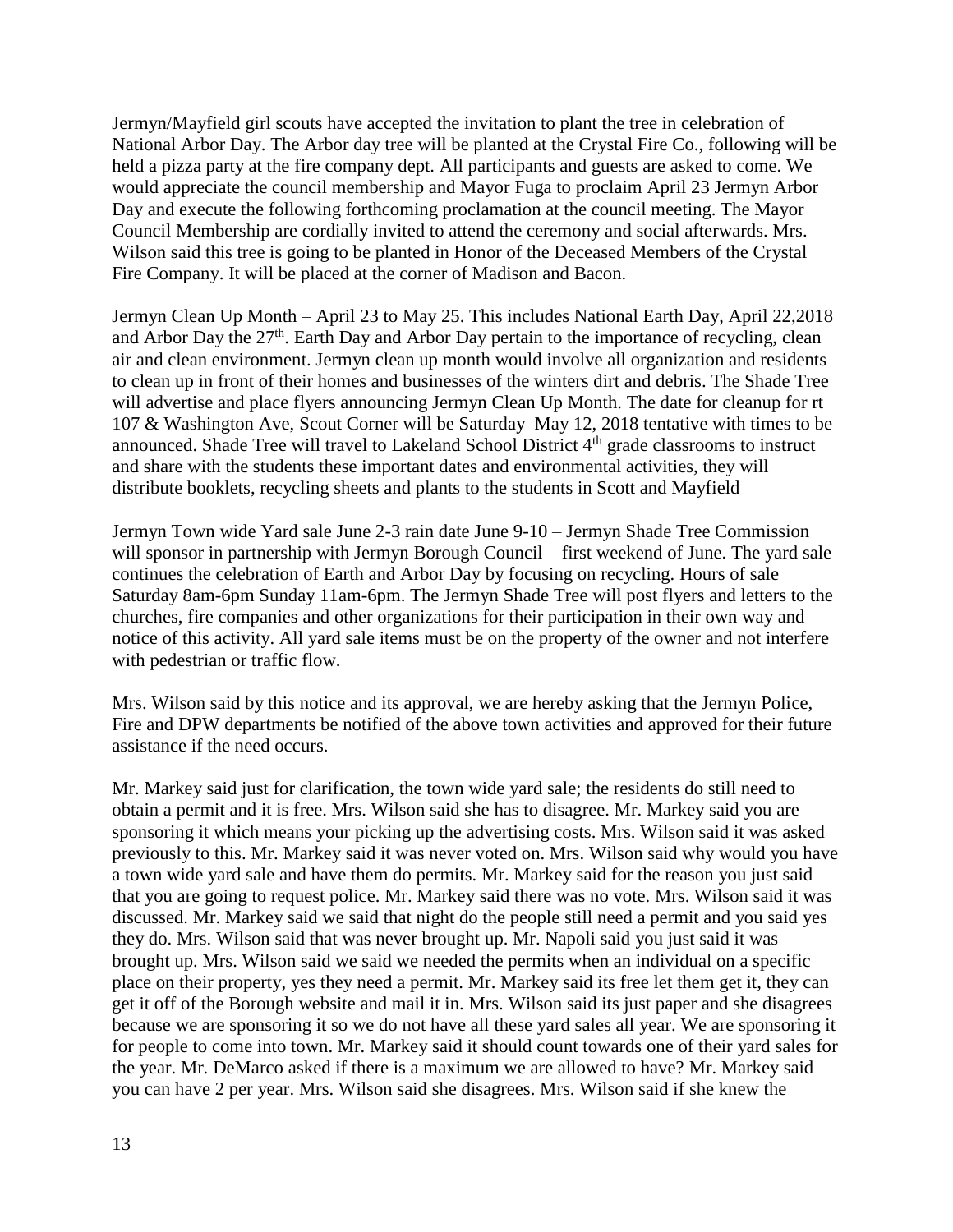people of Jermyn would have this yard sale town wide counted as one of their yard sales, Shade Tree could have brought it up but she would have never presented it. It's not fair. Mr. Markey said it is going to be in the newsletter that they are going to need a permit so if you want to go ahead and tell everyone differently, he will leave it up for the rest of the council. Mr. Napoli said he will meet halfway, it shouldn't be counted against them but they should still get a permit. Mrs. Dougherty made a motion that it does not count against 1 of their 2 permitted yard sales per year and permits are required, seconded by Mrs. Stephens to allow the town wide yard sale on June 2- 3 rain date June 9-10 with a permit required however it does not count against their two yard sales per year. Mr. Markey asked are there set times. Mr. Napoli said he thought last year we said we weren't going to do that. Mrs. Wilson said she will just take it out when its advertised. Mr. Napoli said its usually sun up to sundown. All in favor; motion carried.

A motion was made by Mr. Napoli and seconded by Mrs. Dougherty to have Jermyn clean up month from April 23, 2018 to May 25, 2018. All in favor; motion carried

A motion was made by Mr. Napoli and seconded by Mrs. Dougherty to allow Shade Tree Commission Arbor Day Ceremony at the Crystal Fire Co. Monday April 23, 2018 at 6PM in memory of the deceased fire fighters. All in favor; motion carried.

## **Safety:**

Mr. Napoli said the radio in the police car went down about a week in a half ago and it will be getting replaced, when the bill comes it will be about \$1,000 and it is in the budget.

## **Engineer:**

Mr. Markey asked Tony Grizzanti if he has heard from the USDA. Mr. Grizzanti said no he thought he was supposed to come and meet with you guys. Mr. Markey said we were just wondering because he did tell us the same thing and he never contacted us. Mr. Markey said the question came up last meeting, when this sewer line was done that was just camera on Garfield, when that sewer line was put in, who is responsible for Borough oversight at that project? Mr. Grizzanti said there was no one that was there so he isn't sure who would be responsible. Mr. Markey asked if KBA was asked to go over? Mr. Grizzanti said no.

## **Finance:**

Mr. Markey read a letter from Mr. Kulick-Finance Chairman- Finance group met with Joe Garvey from Barbetti to review the audits from 2017, the results of the audit are excellent with things in order and well accounted for. There is a suggestion by Mr. Garvey with capital accounts and he will do some preliminary work at no charge to the Borough and he will report that at a later date. Another suggestion was to remove the funds from the DPW sale from the General Fund to the DPW Capital Reserve. Finance will present a detailed report at the July meeting covering the 6 months of the year and will begin the budget process for 2019 in August. If anyone has any questions and would like to see a copy of the municipal audit and financial report that we report to the DCED, it will be available for inspection in the Borough office.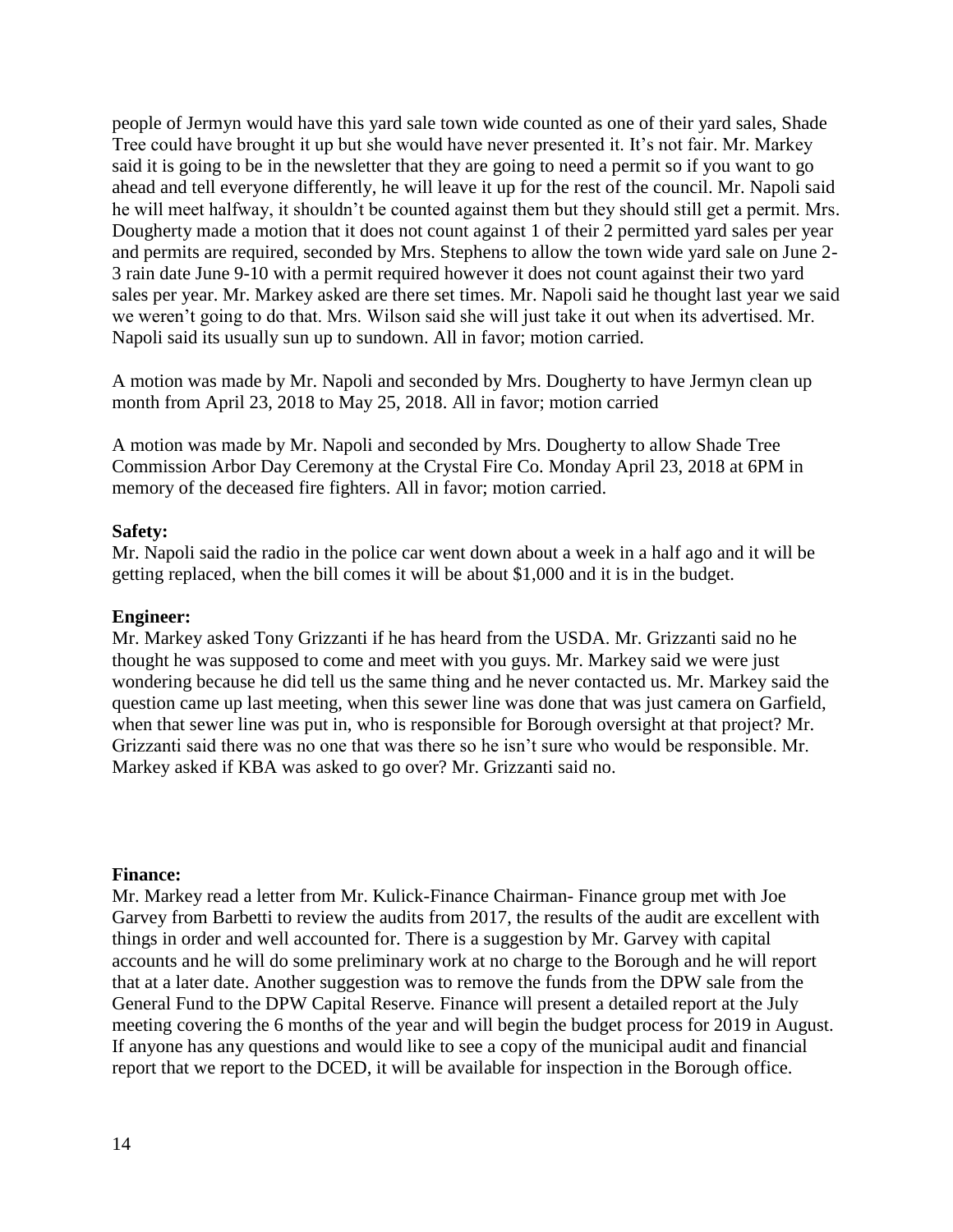# **DPW:**

Mr. Markey said we are still waiting to hear back from the USDA to schedule a visit to the jobsite regarding the DPW garage. We already made a resolution tonight for a revenue anticipation note to borrow to pay upfront for the 2018 F-550, which we will get reimbursed by the grant. That brings up our next item of business here. The 2002 F-550, which we are replacing with the 2018, we want to look to sell that as well. The Mayor did some research and is figuring a value right now for that vehicle, we are selling it with plow and spreader. We are going to value it between \$10,000 - \$12,000. Mr. Markey said we can't have an in between. A motion was made by Mrs. Stephens and seconded by Mrs. Wilson to allow the sale of the 2002 F-550 with plow and spreader valued at \$12,000. All in favor; motion carried.

## **Chicken Ordinance:**

Mr. Markey asked if the ordinance committee could look into the chicken idea that was brought up tonight. Mr. Markey suggested to come up with pros and cons and if the pros outweigh the cons we will get with the solicitor to draft a sample ordinance. Mr. Chase said since it is a zoning issue can you run it by zoning. Mr. Chase suggested that we talk to Mayfield because they do have a good set of ordinances that dictate what you can and can not have in size and such. Mr. Chase said he's enforced people having chickens and there were problems and it was bad. As long as its done properly, it can work; he is not opposed to it. Mr. Markey asked the ordinance committee to get with the zoning officer as well and discuss the pros and cons and if the pros outweigh the cons and if its feasible for Jermyn to do it.

# **Wayco Roads:**

Shane from Wayco was given Tony Fuga's number to coordinate a time to meet with him regarding the cracks in the roads. He did not make contact yet.

# **Vonage/Adams:**

Mrs. Wilson said we have a committee meeting of the DPW and the grant committee the 2<sup>nd</sup> Thursday of the month and since she has brought it up and, on those committees, she asked Adams to send a representative down to those committee meetings on May 10 at 6:30 to discuss what we can do. Mr. Markey said we can table that until after the committee meets with Adams. Mrs. Wilson said she doesn't want to change anything that is already with Adams. Mr. Rood said in the agreement with Adams from day one, the fire companies always got free tv. We didn't have to pay for tv. Then Mr. Rood asked as fire chief because of having to send out reports, we were with Adams for so many years, if they would include the internet with it. They did, they put internet and now they charge us for tv now. Give us free tv because he can get the internet for free from skypack. It is costing us more and the budget that we are on, let us go back to the original way. Mr. Rood asked if they would consider putting it in their package as a gift for Jermyn Borough as Adams being their supplier. Mr. Rood said the only thing the Borough pays at the Crystal's is the phone, there always was that because of the way the county had the system set up for reports. Now each company makes their own report, that's why he asked last time when Adams came about that they put the internet in each fire co. as goodwill a long with the tv. They put the internet and then took the tv out. He can get the internet for free from skypack. Mrs. Dougherty said the internet is written into the franchise agreement at no cost. Mr. Rood said but the tv was at no cost before so now they wrote the internet in and charge us for tv. Mrs. Dougherty said the most recent agreement was signed 2-3 years ago maybe a little longer. She asked for the franchise agreement, it stipulates that there will be no charge for the internet and it